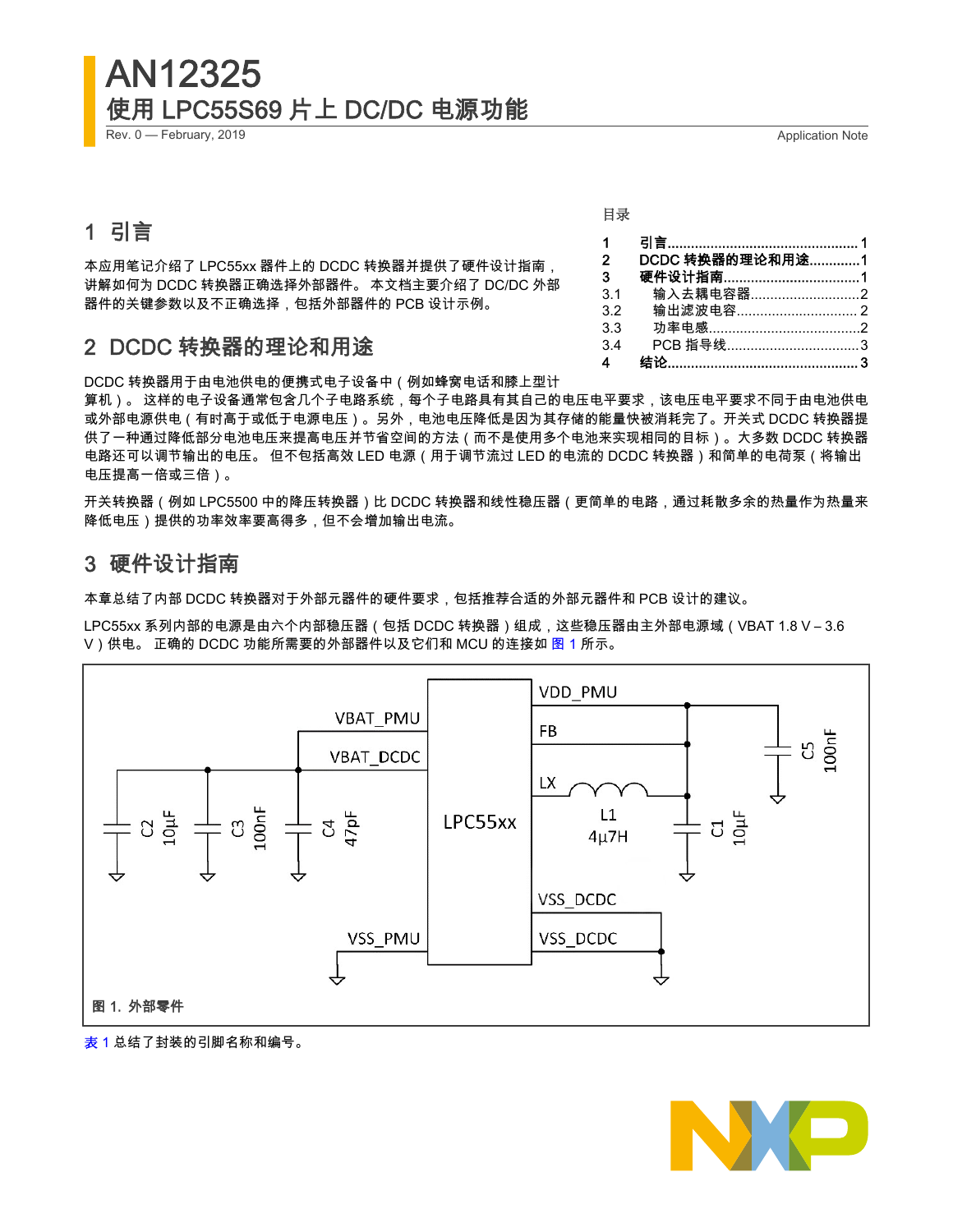### <span id="page-1-0"></span>表 1. 内部 DC-DC 转换器的引脚名称和编号列表

| 引脚名称             | 引脚编号     |                |  |
|------------------|----------|----------------|--|
|                  | HLQFP100 | <b>VBGA100</b> |  |
| <b>VBAT_DCDC</b> | 49       | 45             |  |
| VBAT_DCDC_CORE   | 50       | 45             |  |
| VBAT_PMU         | 51       | 46             |  |
| VSS_DCDC         | 47       | 43             |  |
| VSS_DCDC_CORE    | 46       | 42             |  |
| VSS_PMU          |          | 47             |  |
| <b>LX</b>        | 48       | 44             |  |
| FB_VDD_PMU       | 45       | 41             |  |

表 2 总结了 DCDC 内部转换器的对外部元件需求的典型值和限制。

#### 表 2. 外部零件

| 部分             | 最小值  | 典型值              | 最大值  | 单元 |
|----------------|------|------------------|------|----|
| C <sub>1</sub> | 10   | 22 (X5R or X7R)  | 47   | μF |
| C <sub>2</sub> | 10   | 22 (X5R or X7R)  | 47   | μF |
| C <sub>3</sub> | 80   | 100 (X5R or X7R) | 120  | nF |
| C <sub>4</sub> | 38.7 | 47 (COG)         | 56.2 | pF |
| C <sub>5</sub> | 80   | 100 (X5R or X7R) | 120  | nF |
| L1             | 3.87 | 4.7              | 10   | μH |

## 3.1 输入去耦电容器

100 nF 和 47 pF 陶瓷电容是 DCDC 转换器的输入去耦电容。10 mF(或者 20 mF)输入端的陶瓷电容用于去耦内部 DCDC 转换 器并为其供电。所有去耦电容必须靠近对应的引脚放置。电容没有 ESR 值限制。

## 3.2 输出滤波电容

该电容用于优化输出电压的纹波。输出电容的最小选择 10μF,这对于 DCDC 转换器功能的正常工作是必需的。该电容优化了电 压纹波值,这点对于 USB 供电的系统来说非常重要。

如果输出电容的值低于 10μF,输出电源的纹波就会变高,不符合内部 LDO 的要求。高于 22μF 的电容会增加相应的电流噪声。

## 3.3 功率电感

大多数应用的典型电感值范围为 3.7 μH 至 5.6 μH。 这些值是根据所需的电流的纹波来选择的。

感值较小的电感器会以较高的输出纹波电压为代价,并且会导致较高的输出电流压摆率,从而改善转换器的负载瞬态响应。较大 的电感值会降低电流的纹波。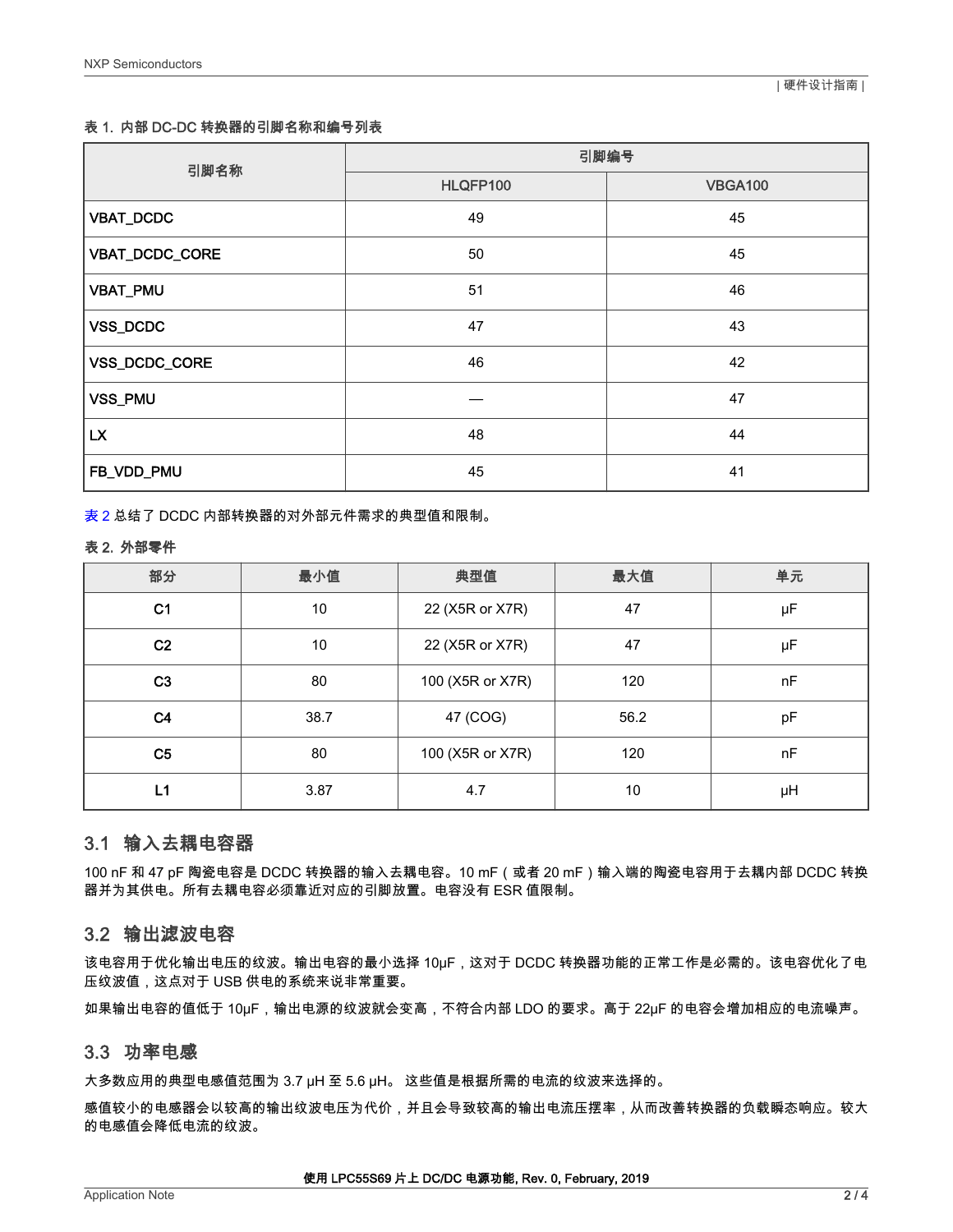#### <span id="page-2-0"></span>表 3 总结了功率电感的典型值和限制。

#### 表 3. 功率电感器

| 参数   | 最小值 | 典型值 | 最大值 | 单元 |
|------|-----|-----|-----|----|
| 电感值  | 3.7 | 4.7 | 5.6 | μH |
| 饱和电流 | 350 | 500 |     | mA |

### 3.3.1 饱和电流限制

饱和电流的最小值为 350 mA。建议的饱和电流为 500 mA(或更高)。

## 3.4 PCB 指导线

为了减小 DCDC 电感器的串联电阻,应使走线尽可能粗和短。电容 C2、C3、C4 的输入端和 DCDC 接地焊盘,以及输出电 容C1 之间的接地必须在同一平面上。不能使用通孔或直接细线连接。图 2 显示了正确的 DCDC 接地连接。



# 4 结论

本应用笔记总结了 LPC55xx 中使用的内部 DCDC 转换器的所有外部器件和 PCB 布局建议。要获得正常的功能,请在 LPC55xx 的设计中遵循这些建议。高效率通常是使用 DCDC 转换器的主要目的。使用 DCDC 转换器可提高电池电压从高到低电压时的转 换效率。 如果使用线性稳压器,则无法达到与开关稳压器相同的效率。